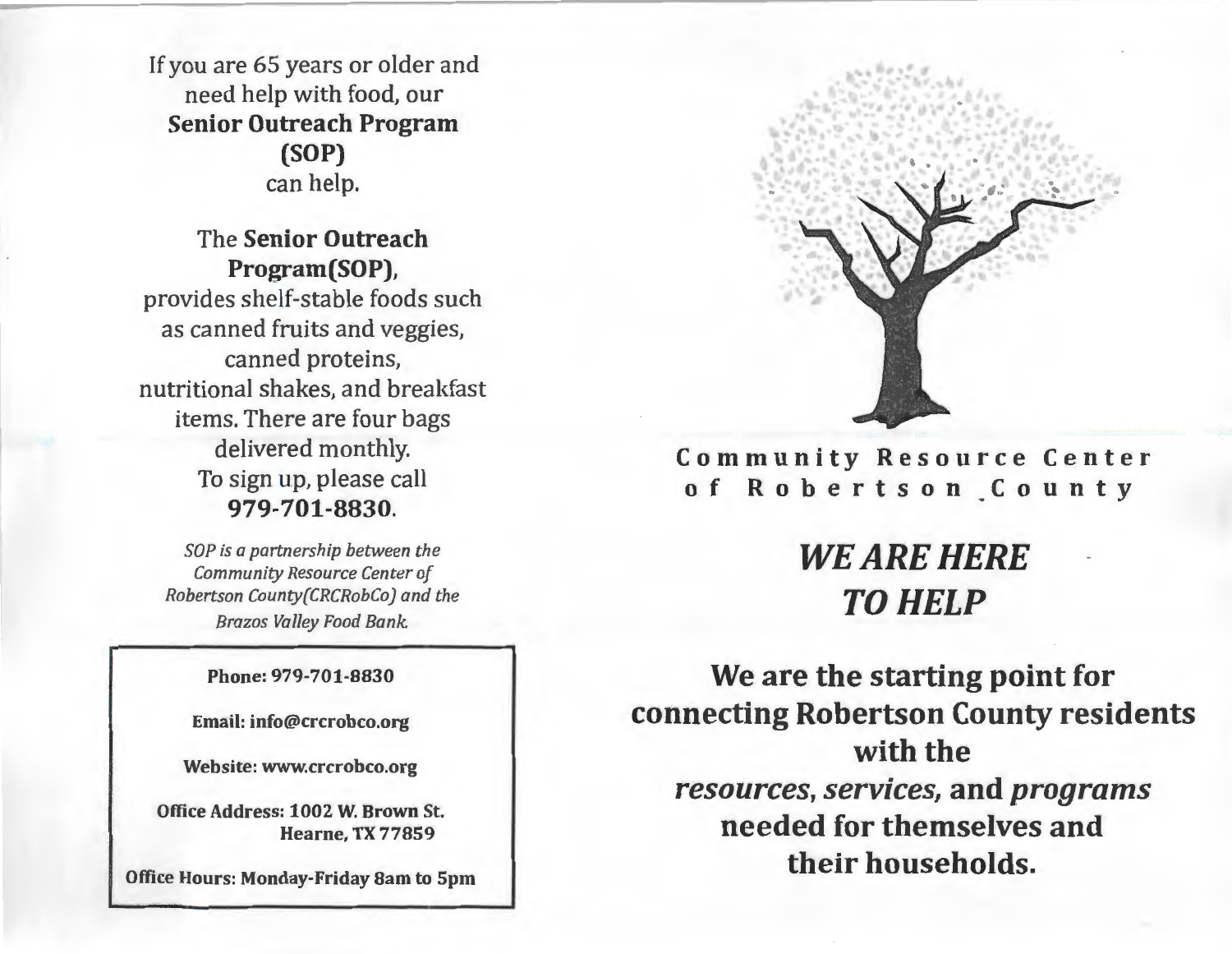### **State Benefits Application Assistance**

Navigating the process of applying for Texas State benefits can sometimes be overwhelming. We can inform you of the needed documents and with you providing necessary information and documentation, we will assist in your application.

Benefits such as **SNAP(formerly** known as Food Stamps), **Medicaid, Medicare Savings Program, Medicaid for the Elderly and People with Disabilities,**  and

TANF(Temporary Assistance for Needy Families).

## **Case Management Services**

When you become a client of the Community Resource Center of Robertson County (CRCRobCo), we will provide full **Case Management Services.** 

Starting with an **Intake Assessment,** where we gather information and determine your needs. This may include those you did not come to the CRCRobCo to address initially.

After completing the **Intake Assessment,** your **Case Manager** will develop a plan of action and discuss it with you for input and acceptance. Once the plan of action is accepted by you, the **Case Manager** will assist with applications to community organizations that can be of assistance to you.

We will then provide **Service Coordination,** such as following up with community organizations, gathering and providing required documents, and communicating with you, as part of the **Case Management Services.** 

**Services We Offer** 

- **Senior Outreach Program**  Provides four bags of shelf-stable food delivered to seniors 65 and over, monthly
- **State Benefits Application Assistance**
- SNAP(formerly known as Food Stamps)
- Medicaid

+:

 $+$ 

 $+$ 

- Medicare Savings Program
- Medicaid for Elderly and People with Disabilities
- TANF(Temporary Assistance for Needy Families)
- **Case Management**

### **Connection to Community Organizations to·Assist with:**

- > **Rent Assistance**
- <sup>&</sup>gt;**Utility Assistance**
- <sup>&</sup>gt;**Housing Assistance**
- <sup>&</sup>gt;**Education:** GED, ESL and Technical Trng.
- <sup>&</sup>gt;**Mental Health Services** & **Counseling**
- <sup>&</sup>gt;**Chemical Addiction Counseling**
- <sup>&</sup>gt;**Physical Health:** Medical and Dental
- <sup>&</sup>gt;**Counseling for victims of domestic violence and/ or sexual assault**
- <sup>&</sup>gt;**Legal Assistance**
- > **Parent Education** & **Other Court Ordered Courses**
- <sup>&</sup>gt;**Employment Services**
- <sup>&</sup>gt;**Job Training** & **Vocational Rehab**
- > **Medicare Enrollment Assistance**

*Connection to many other programs and services are available lust tell us vour needs.*